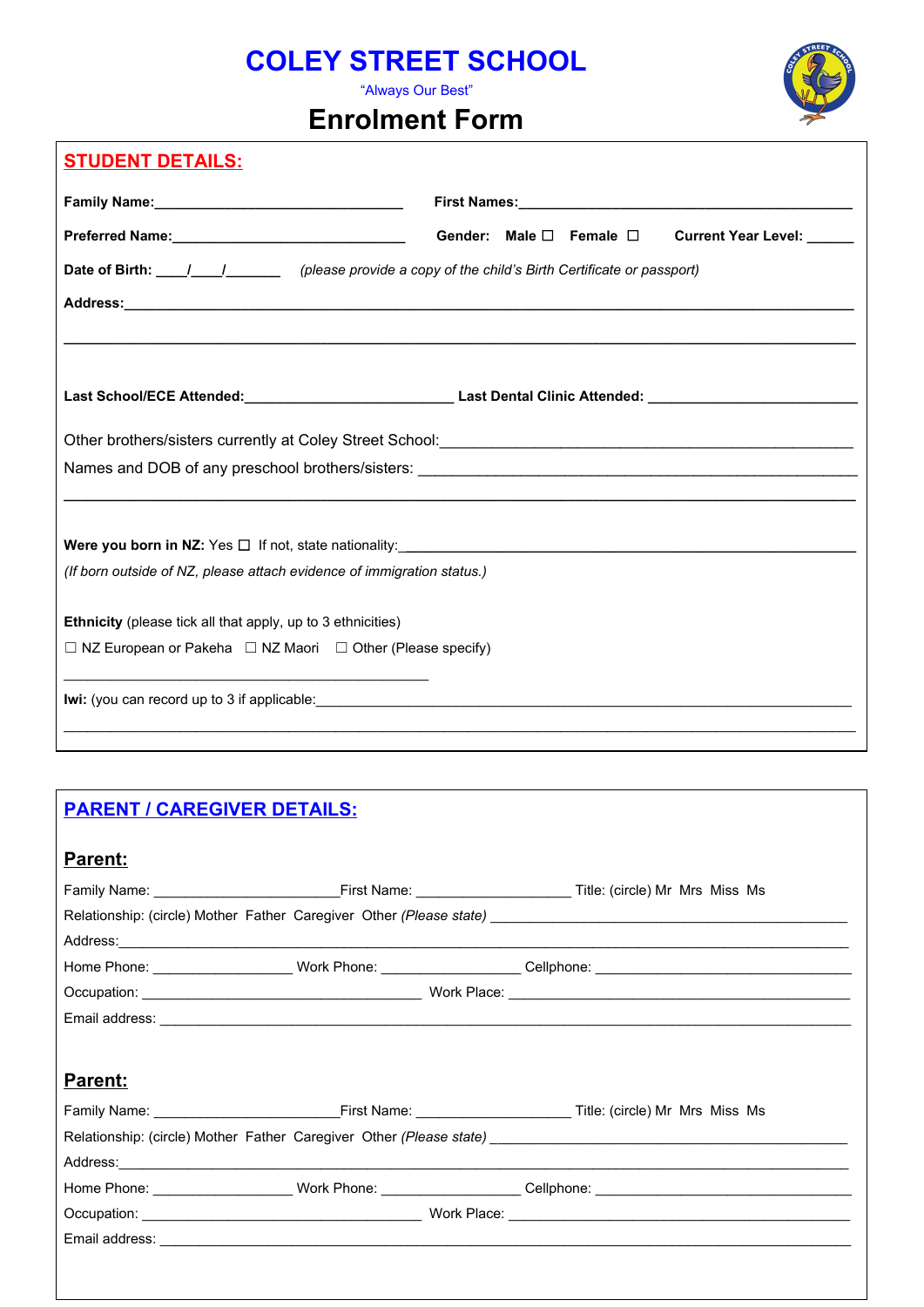| Caregiver:                                                                                                           |              |       |                                                                                                                                                                                                                                     |  |  |
|----------------------------------------------------------------------------------------------------------------------|--------------|-------|-------------------------------------------------------------------------------------------------------------------------------------------------------------------------------------------------------------------------------------|--|--|
|                                                                                                                      |              |       |                                                                                                                                                                                                                                     |  |  |
|                                                                                                                      |              |       |                                                                                                                                                                                                                                     |  |  |
|                                                                                                                      |              |       |                                                                                                                                                                                                                                     |  |  |
|                                                                                                                      |              |       | Home Phone: _________________________Work Phone: ____________________Cellphone: ______________________________                                                                                                                      |  |  |
|                                                                                                                      |              |       |                                                                                                                                                                                                                                     |  |  |
|                                                                                                                      |              |       | Email address: <u>experimental</u> contract the contract of the contract of the contract of the contract of the contract of the contract of the contract of the contract of the contract of the contract of the contract of the con |  |  |
|                                                                                                                      |              |       |                                                                                                                                                                                                                                     |  |  |
|                                                                                                                      |              |       |                                                                                                                                                                                                                                     |  |  |
| <u>EMERGENCY CONTACT:</u>                                                                                            |              |       |                                                                                                                                                                                                                                     |  |  |
|                                                                                                                      |              |       |                                                                                                                                                                                                                                     |  |  |
|                                                                                                                      |              |       |                                                                                                                                                                                                                                     |  |  |
|                                                                                                                      |              |       | Home Phone: ________________________Work Phone: _____________________Cellphone: ______________________________                                                                                                                      |  |  |
|                                                                                                                      |              |       |                                                                                                                                                                                                                                     |  |  |
| <b>MEDICAL / OTHER DETAILS</b>                                                                                       |              |       |                                                                                                                                                                                                                                     |  |  |
|                                                                                                                      |              |       |                                                                                                                                                                                                                                     |  |  |
|                                                                                                                      |              |       | List any medical problems, allergies, or other health-related information the school should be aware of: ______________________________                                                                                             |  |  |
|                                                                                                                      |              |       |                                                                                                                                                                                                                                     |  |  |
|                                                                                                                      |              |       |                                                                                                                                                                                                                                     |  |  |
| List any other information the school should be aware of: (family circumstances, access rights, learning, behaviour) |              |       |                                                                                                                                                                                                                                     |  |  |
|                                                                                                                      |              |       |                                                                                                                                                                                                                                     |  |  |
|                                                                                                                      |              |       |                                                                                                                                                                                                                                     |  |  |
|                                                                                                                      |              |       |                                                                                                                                                                                                                                     |  |  |
| Will your child be travelling by bus? Yes □                                                                          | No $\Box$    |       |                                                                                                                                                                                                                                     |  |  |
| Do you require and extra report ? Yes $\Box$                                                                         | No $\square$ | Name: |                                                                                                                                                                                                                                     |  |  |
| Address: _______________________                                                                                     |              |       |                                                                                                                                                                                                                                     |  |  |
|                                                                                                                      |              |       |                                                                                                                                                                                                                                     |  |  |

### **CONFIDENTIALITY**

*This information is requested by the school for communication, support and safety of the student, and to meet statutory requirements. Information is held securely and will only be given to relevant Government agencies, such as Public Health, where appropriate. Your child's records will be forwarded to a subsequent school on notification of enrolment.*

### **PARENT/CAREGIVER AND STUDENT VERIFICATION**

The information on this form is true and correct.

I agree to:

- Advise the school of any change in circumstances so that accuracy and contacts may be maintained;
- To abide by school policies, expectations and procedures;

SIGNED: \_

*Parent/Caregiver Date*

**We provide all children with values, attitudes, and skills for powerful life-long learning. 'Coley Kids' think, strive, care and are proud.**

## **COLEY STREET SCHOOL**